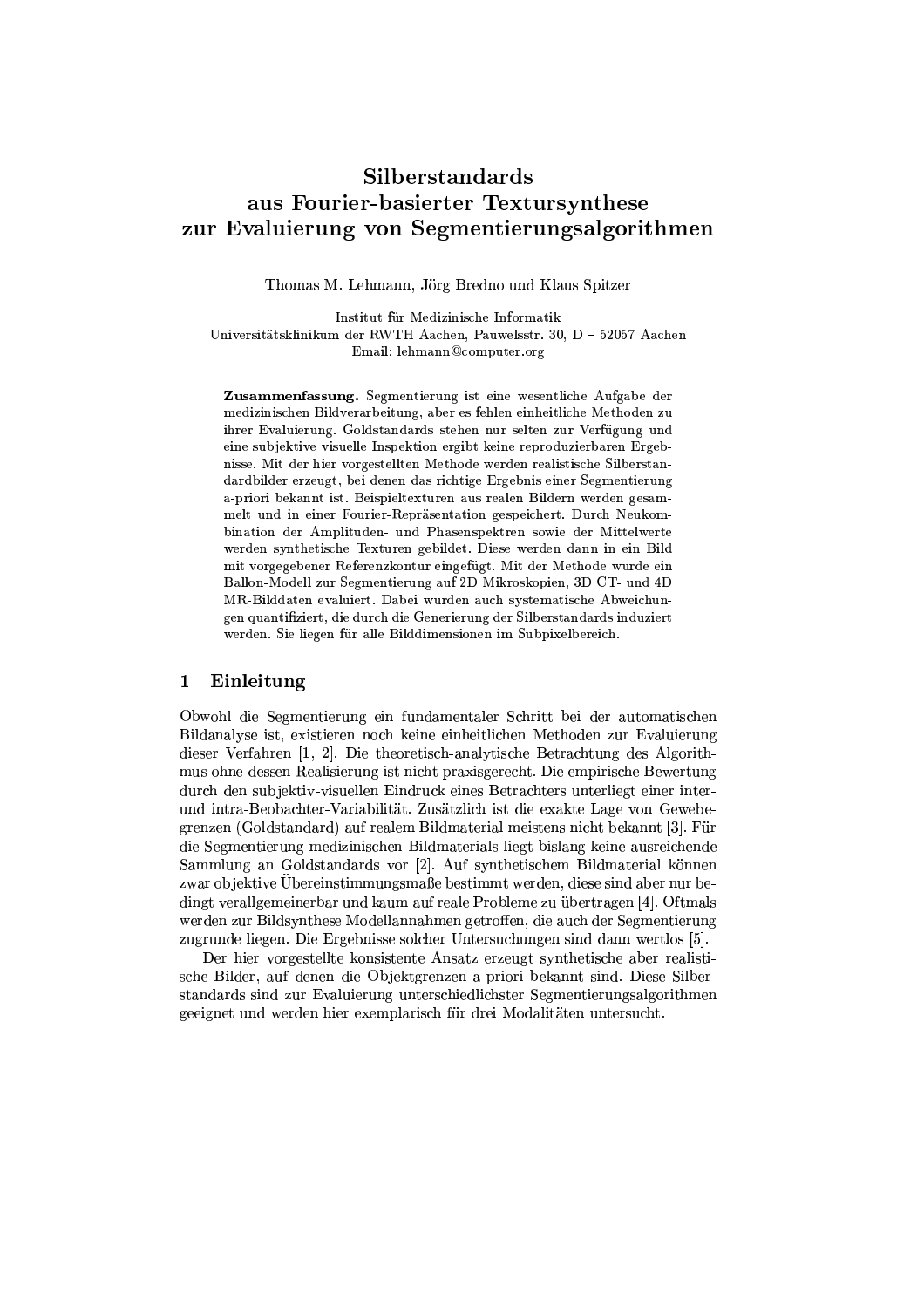#### $\boldsymbol{2}$ Methode

Ein Silberstandard wird aus drei synthetisierten Regionen im Bild zusammengesetzt: Dem Inneren und Äußeren eines dargestellten Objektes sowie einer optionalen Konturzone [6].

#### $2.1$ Referenztexturen

Zu allen Komponenten werden zunächst exemplarische Texturen aus realen Bildern extrahiert, die das charakteristische Erscheinungsbild des Gewebes mit allen auftretenden Artefakten widerspiegeln. Eine Texturausschnitt wird in beide Raumrichtungen gespiegelt. Das diskrete und stetige Textursignal  $t(x, y)$  wird danach durch Subtraktion von  $\mu_t$  in das mittelwertfreie Signal  $t_0(x, y)$  überführt und Fourier-transformiert:

$$
t(x,y) - \mu_t = t_0(x,y) \quad \text{or} \quad T_0(u,v) = r_t(u,v) \cdot \exp(-j\varphi_t(u,v)) \tag{1}
$$

Zu jedem Texturbeispiel werden Amplitude  $r_t(u, v)$  und Phase  $\varphi_t(u, v)$  zusammen mit dem Mittelwert  $\mu_t$  in einer Datenbank gespeichert.

Exemplarische Texturen einer Konturzone basieren auf einer manuellen oder automatischen Segmentierung ausgewählter Bilder. Entlang der bekannten Kontur wird ein schmales Band vorgegebener Dicke extrahiert und durch lineare Interpolation [7] in ein rechteckiges Bild  $z'$  umgewandelt. Dieses wird der Länge nach gespiegelt. Die so erhaltene Konturtextur  $z(x, y)$  wird mit (1) nach Amplitude  $r_z(u, v)$ , Phase  $\varphi_z(u, v)$  und Mittelwert  $\mu_z$  zerlegt.

#### $2.2$ Textursynthese

Für eine flexible Generierung der Silberstandardbilder  $s(x, y) = m_t(x, y) +$  $m_q(x, y)$  wird eine mittelwertfreie Texturkarte  $m_t$  und eine Grauwertkarte  $m_q$ erstellt. Zur Bestimmung von  $m_t$  und  $m_q$  wird eine automatisch segmentierte oder manuell generierte Objektkontur vorgegeben. Die Segmentierung  $m_s(x, y)$ enthält den Wert 1 für alle Punkte im Innern der Kontur und 0 außerhalb.

Für Inneres und Außeres der Kontur wird je ein zufällig aus der Datenbank gewähltes Amplitudensignal  $\hat{r}_t(u, v)$  mit einem zufällig gewählten  $\hat{\varphi}_t(u, v)$ zum darzustellenden Gewebe kombiniert. Zusätzlich wird  $\hat{\varphi}_t(u, v)$  mit additivem Rauschen  $n_{0,\sigma}$  mit  $\sigma = \frac{1}{10}\pi$  überlagert. Eine synthetische Textur  $\tilde{t}(x,y)$  wird durch inverse Fourier-Transformation gebildet:

$$
\tilde{t}(x,y) \ \bullet \circ \ \hat{r}_t(u,v) \cdot \exp\Big(-j\big(\hat{\varphi}_t(u,v) + n_{0,\sigma}(u,v)\big)\Big) \tag{2}
$$

**Texturkarte.** Die synthetische Textur  $\tilde{t}$  ist nicht mehr symmetrisch aber mittelwertfrei und kann stetig aneinandergesetzt werden. Die Texturkarte  $m_t$  wird jeweils mit der in  $m_s$  codierten Textur besetzt. Hierbei werden große Bildbereiche durch Wiederholung von  $\tilde{t}$  gefüllt (Abb. 1a).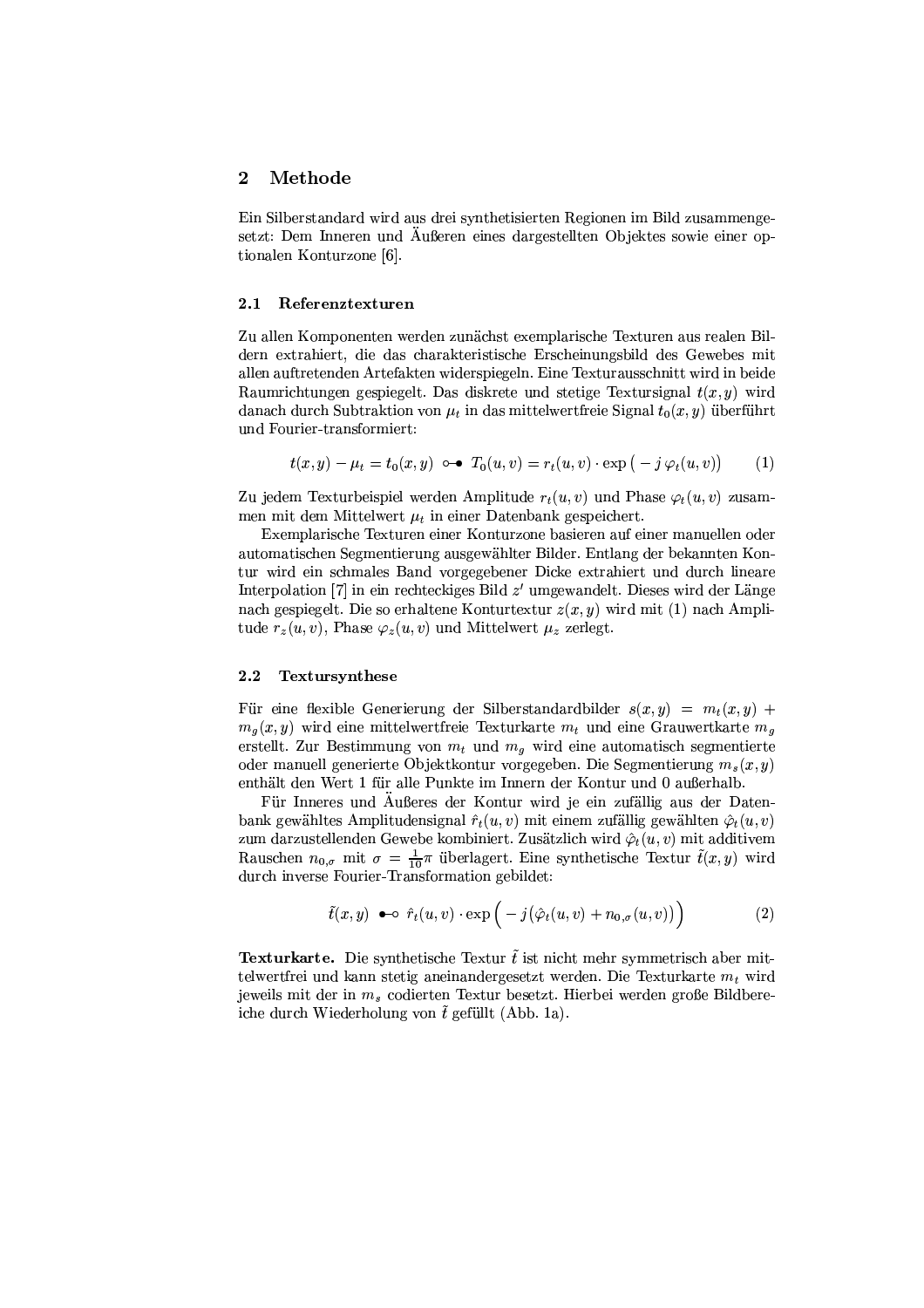Entlang der Konturzone kann eine weitere synthetische Textur  $\tilde{z}(x, y)$  in das Bild eingefügt werden. Diese linearisierte Konturzone entsteht analog durch Rücktransformation zufällig ausgewählter Amplituden- und Phasenspektren, wobei die Phase jedoch nicht verrauscht wird. Die synthetische Konturzone  $\tilde{z}$ wird dann durch geometrische Transformationen entlang der Kontur des Silberstandards in die Texturkarte  $m_t$  eingefügt (Abb. 1c).

Grauwertkarte. Die Grauwertkarte  $m_q$  wird gebildet, indem zunächst zu den zu synthetisierenden Texturen passende Mittelwerte  $\hat{\mu}_{in}$  und  $\hat{\mu}_{out}$  zufällig aus der Datenbank gelesen werden. Für alle Pixel in  $m<sub>g</sub>$  wird dann die kartesische Distanz zur Kontur selbst ermittelt. Wenn diese Distanz größer als ein vorgegebener Wert w ist, wird das Pixel gemäß dem Label aus  $m_s$  auf  $\hat{\mu}_{in}$  oder  $\hat{\mu}_{out}$  gesetzt. Für Punkte in der Nähe zur Kontur wird ein linearer Ubergang der Grauwerte in einer Breite 2w über die Kontur erzeugt, damit im Silberstandard keine unrealistisch starken Gradienten auftreten (Abb. 1b). Wird eine eigene Konturzone synthetisiert, wird zusätzlich ein zufälliger Mittelwert  $\hat{\mu}_{\text{zone}}$  aus der Datenbank gelesen. Der Bereich um die Kontur wird mit  $\hat{\mu}_{\text{zone}}$  gefüllt. Dann wird jeweils ein linearer Ubergang der Breite 2w von  $\hat{\mu}_{in}$  nach  $\hat{\mu}_{zone}$  sowie von  $\hat{\mu}_{zone}$  nach  $\hat{\mu}_{out}$ in  $m_q$  angelegt (Abb. 1d).

#### 2.3 Höherdimensionale Siberstandards

Die Methode wurde auf drei- und vierdimensionales Bildmaterial übertragen. Dabei kann für alle Schichten eines Silberstandards eine gemeinsame, oder für jede Schicht eine individuelle Auswahl von  $\tilde{t}$  und  $\hat{\mu}$  erfolgen. Zusätzlich müssen Bildgebungseigenschaften wie Schichtabstand oder Bewegungsartefakte berücksichtigt werden. Für Farbbilder erfolgt die Generierung von Silberstandards unabhängig auf den einzelnen Farbkanälen, wenn in diesen eine Mittelwertbestimmung möglich ist, bspw. RGB-Bilder. Rotatorische Kanäle wie der H-Kanal in HSV-Bildern können derzeit nicht modelliert werden.

Das Ergebnis der Segmentierung eines Silberstandards kann immer als binäre Segmentierungskarte  $m_r(x, y)$  dargestellt werden. Da die Kontur a-priori bekannt ist, können quantitative Übereinstimmungs- und Distanzmaße bestimmt werden, bspw.  $O = |m_r \cap m_s|/|m_r \cup m_s| \cdot 100\%$ . Liegt die Segmentierung als Kontur mit Stützstellen vor, kann zusätzlich eine mittlere Distanz  $\bar{d}$  und die Hausdorff-Distanz (maximale Distanz)  $H$  der Knoten zur Referenzkontur ermittelt werden [6].



Abb. 1. Textur- und Grauwertkarten ohne (a,b) und mit (c,d) einer Konturzone.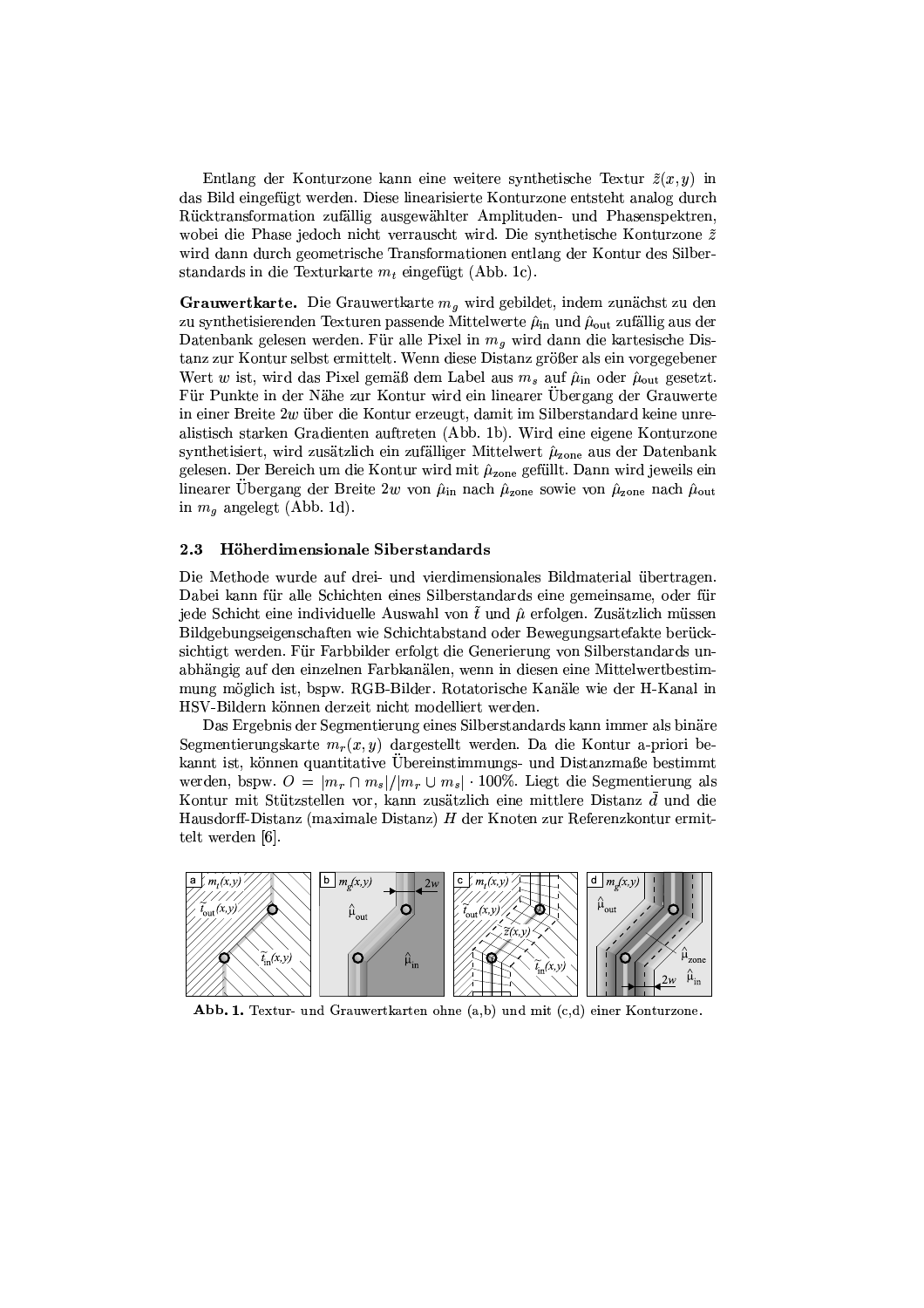Tabelle 1. Ergebnisse der Segmentierung von Silberstandardbildern.

| Bild-    | Referenzkontur |      |       |           | Silberstandard |      |            |
|----------|----------------|------|-------|-----------|----------------|------|------------|
| material | #              |      | Н     |           | #              |      | $\Delta_d$ |
| 2D       | 197            | 1.67 | 8.06  | $97.55\%$ | 193            | 1.50 | $-0.17$    |
| 3D       | 30             | 2.90 | 21.59 | 85.99 %   | 27             | 2.17 | $-0.73$    |
| 4D       | 10             | 1.16 | 6.29  | 79.98 %   | 9              | 0.47 | $-0.74$    |

# Anwendung und Ergebnisse 3

Die Methode wurde zur kontextfreien Evaluierung eines Ballon-Modells [8] verwendet, das medizinisches Bildmaterial in 2, 3 und 4 Dimensionen segmentiert (Tab. 1, links). Die Tests erfolgten auf histochemisch gefärbten Dünnschnittmikroskopien von Neuronen (je 50 Silberstandards zu vier Vorlagen, Abb. 2), CT-Schichtbildern der Wirbelsäule (je 10 Standards zu drei Vorlagen) und MR-Zeitfolgen des linken Ventrikels über einen Herzzyklus (10 Silberstandards).

Im 2D-Fall war die Variabilität der erzeugten Silberstandards so hoch, daß die Ballon-Segmentierung bei drei Bildern scheiterte. Dies entspricht der Erkennungsrate von 96% auf realen Daten [9]. Die hohe Hausdorff-Distanz H für die CTs der Wirbelsäule zeigt, daß es dem Modell nicht fehlerfrei gelingt, die komplexe Geometrie abzubilden. Die geringe mittlere Distanz  $\bar{d}$  zeigt aber gleichzeitig, daß solche Fehler nur vereinzelt auftreten. Zu beachten ist, daß das Übereinstimmungsmaß  $O$  aus Normierungsgründen über die Bilddimensionen hinweg nicht vergleichbar ist.

Um durch Silberstandards induzierte, systematische Abweichungen zu bestimmen, wurden die Ergebniskonturen auch mit je einer zufällig ausgewählten Silberstandard-Segmentierung verglichen (Tab. 1. rechts). Der Unterschied  $\Delta_d$ zur mittleren Distanz dieser Kontur  $\bar{d}'$  betrug im 2D-Fall nur 0.17 Pixel. Bei den 3D- und 4D-Silberstandards ist die methodisch bedingte Abweichung etwas größer, aber immer noch kleiner als ein Voxel bzw. Stixel.

# **Diskussion**  $\overline{\mathbf{4}}$

Goldstandards stehen in der medizinischen Bildverarbeitung nur selten zur Verfügung, da sie häufig invasive Präparationen oder die Extraktion des dargestell-



Abb. 2. Histochemisch gefärbtes Motoneuron (a) und ein Silberstandardbild (b).